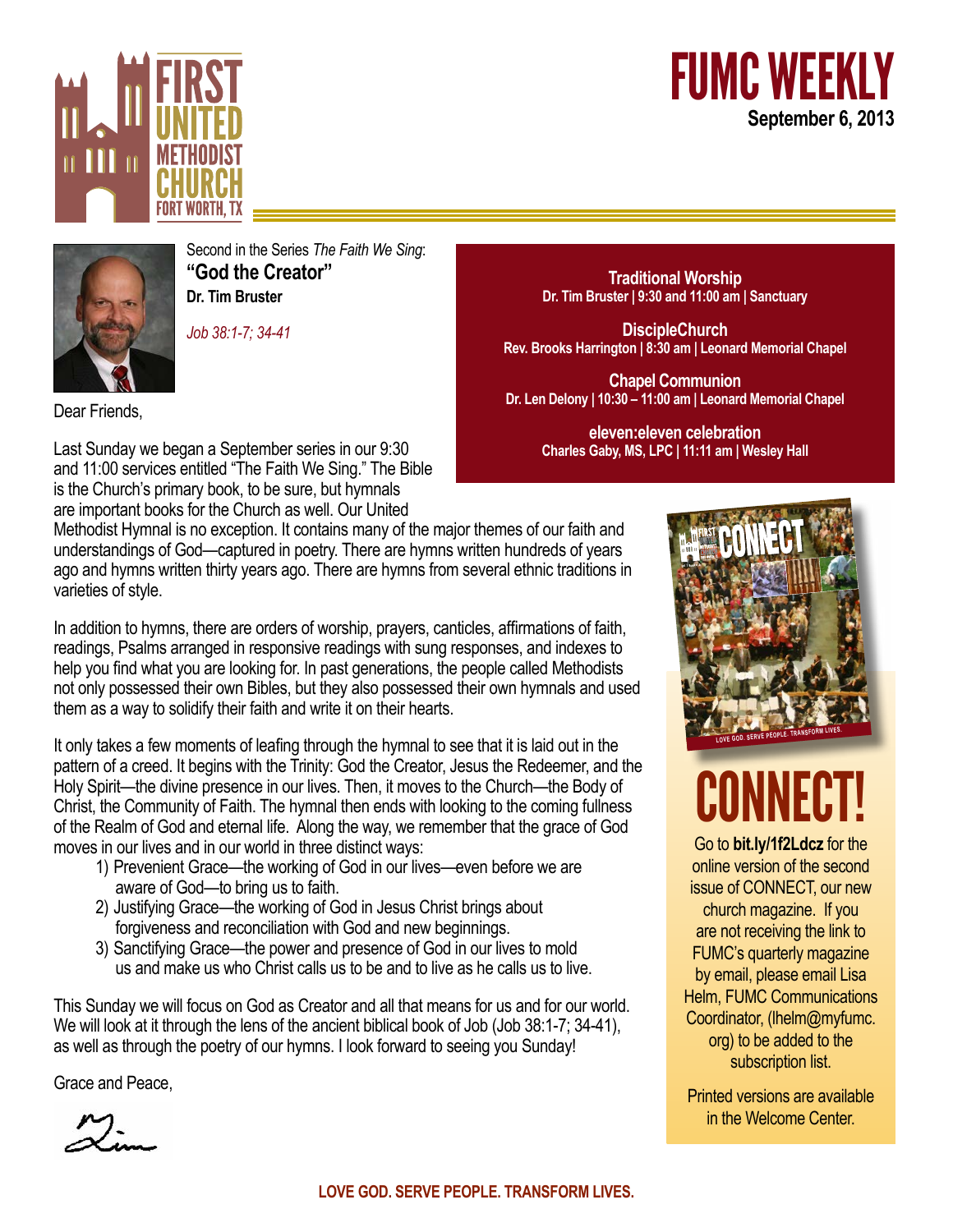## **PROGRAMS AND EVENTS**



#### **9.8 IT'S FINALLY HERE - FALL ACADEMY BEGINS!**

Don't forget that Fall Academy classes start THIS SUNDAY! Treasure Hunters, Visual Arts and Puppets are full.

#### **9.15 | THIRD GRADE BIBLE PRESENTATION**

#### **11:00 am | Sanctuary**

One of the real milestones in our Children's Ministry is the Third Grade Bible Presentation in which each third grader is presented with a brand new Bible, inscribed with their full name, during the 11:00 am service in the Sanctuary.

#### **9.20 – 9.21 BIBLE CAMP**

#### **Glen Lake Camp and Retreat Center \$45 per person**

Our church Conference is hosting a Bible Camp, and we encourage all our third graders to attend with their new Bibles! The camp is limited to 136 children and adults, so please register as soon as possible if your child will participate. Go to http://bit. ly/1d3smSb to register and pay for the camp.

#### **9.8 GOOD BOOK CLUB BEGINS**

Guess What? Good Book Club is moving to the **SECOND SUNDAY of every month from 6:00 – 7:00 pm.** This schedule change will allow more families to participate, and the earlier start time will allow parents of younger children to get kiddos home and in their PJs at a more reasonable time. The theme for our September Good Book Club is "God Is." Our three book selections will focus on aspects of who God is, as revealed by some all-time classic storybook characters.

- **• Kindergarten and Younger** *The Runaway Bunny by Margaret Wise Brown, pictures by Clement Hurd.*
- *•* **1st, 2nd, and 3rd Grade –** *Frog and Toad Are Friends by Arnold Lobel.*
- **• 4th Grade and Older –** *The Lion, the Witch, and the Wardrobe by C.S. Lewis.*

Questions? Contact Nikki McInnis (nmcinnis@myfumc.org) at 817/339-5086.



#### **If you've always wanted to volunteer at FSMM, now is the perfect time!**

Three volunteers are needed on Wednesday mornings from  $10:00$  am  $-1:00$  pm to help with intake for grocery services.

There is also an opportunity for one or two volunteers to host the Mission's Share Table Wednesday and Thursday mornings from 10:00 am – 1:00 pm. Contact Charme Robarts (crobarts@firststreetmission.org) or Elizabeth Becker (ebecker@ firststreetmission.org) to learn more.

#### **SEPTEMBER MISSION SUNDAYS: UNDERWEAR AND SOCKS**

During September, please bring men's and/ or women's adult size underwear and socks to FSMM during regular donation hours, Monday – Thursday, 9:00 am – 4:00 pm or to the Welcome Center on Sunday. Remember: **Small Gifts, Big Difference!**



#### **9.5 NEW SPANISH LANGUAGE CLASS Thursday Evenings | 6:30 – 8:00 pm Room 231 | \$50 per person**

This beginner level, non-credit, Spanish class will focus on understanding and conversing in Spanish – and having fun as we learn! Sharon West, who has a BA in Spanish from TCU and experience teaching conversational Spanish, will teach the class. Scholarships available: contact Sharon West (swest124@swbell.net) or Rev. Chuck Graff (cgraff@myfumc.org) at 817/339-5065 for more information.

#### **9.26 – 9.28 CAMPING TRIP Mineral Wells State Park**

Campers of all ages are invited for camping, worship and outdoor activities including hiking, biking, canoeing, kayaking, and fishing. Join the fun in God's beautiful creation at nearby Mineral Wells State Park. You can tent camp or RV with us on all or any one of these dates - or just come for the day! Food costs will be shared. Contact Rev. Chuck Graff (cgraff@myfumc.org) at 817/339-5065 for more details.

#### **10.14 GOLF TOURNAMENT**

**9:00 am Shotgun Start | Lost Creek Golf Course | \$40 per person | Guests Welcome** All men and women (senior or near senior) interested in enjoying a four-person scramble are invited to join the fun! Cost includes green fee, cart and lunch, and is payable at the tournament. Please contact Tournament Director, Wayne Maddox (waymad@juno. com) at 817/560-7323 or Rev. Chuck Graff (cgraff@myfumc.org) at 817/339-5065 to register. Include your handicap, or probable score, who you would like to be teamed with, or your foursome.



**Register in the Adult Education Office Sundays | September 1 & 8 9:00 am – 12:00 pm Scholarships available**

**Registration information** Gayle Ammerman (gammerman@myfumc.org) 817/339-5091

**Childcare reservations**  Paula Wagstaff (pwagstaff@myfumc.org) 817/546-4414

**Scholarship and class information**  Rev. Gena Anderson (ganderson@myfumc.org) 817/339-5067



#### **9. 7 YOUTH CHOIR KICKOFF 10:00 am – 3:00 pm | 7 – 12 graders \$5 per person**

Join Youth Choir for an exciting kickoff to the year! Come, bring a friend if you like, and be a part of this special group.

- •Meet in the choir room at 10:00 am for some getting-to-know-you fun (and a little singin')
- •Head either to the Justin Building or Wesley Hall (depending on construction) for some lunch at 11:30 am
- Load up the vans around 12:15 pm and head to Pepe's Pottery for an artistic spin on a mission project
- •Return to the church at 3:00 pm

Questions? Contact Janis Rathburn (jrathburn@myfumc.org).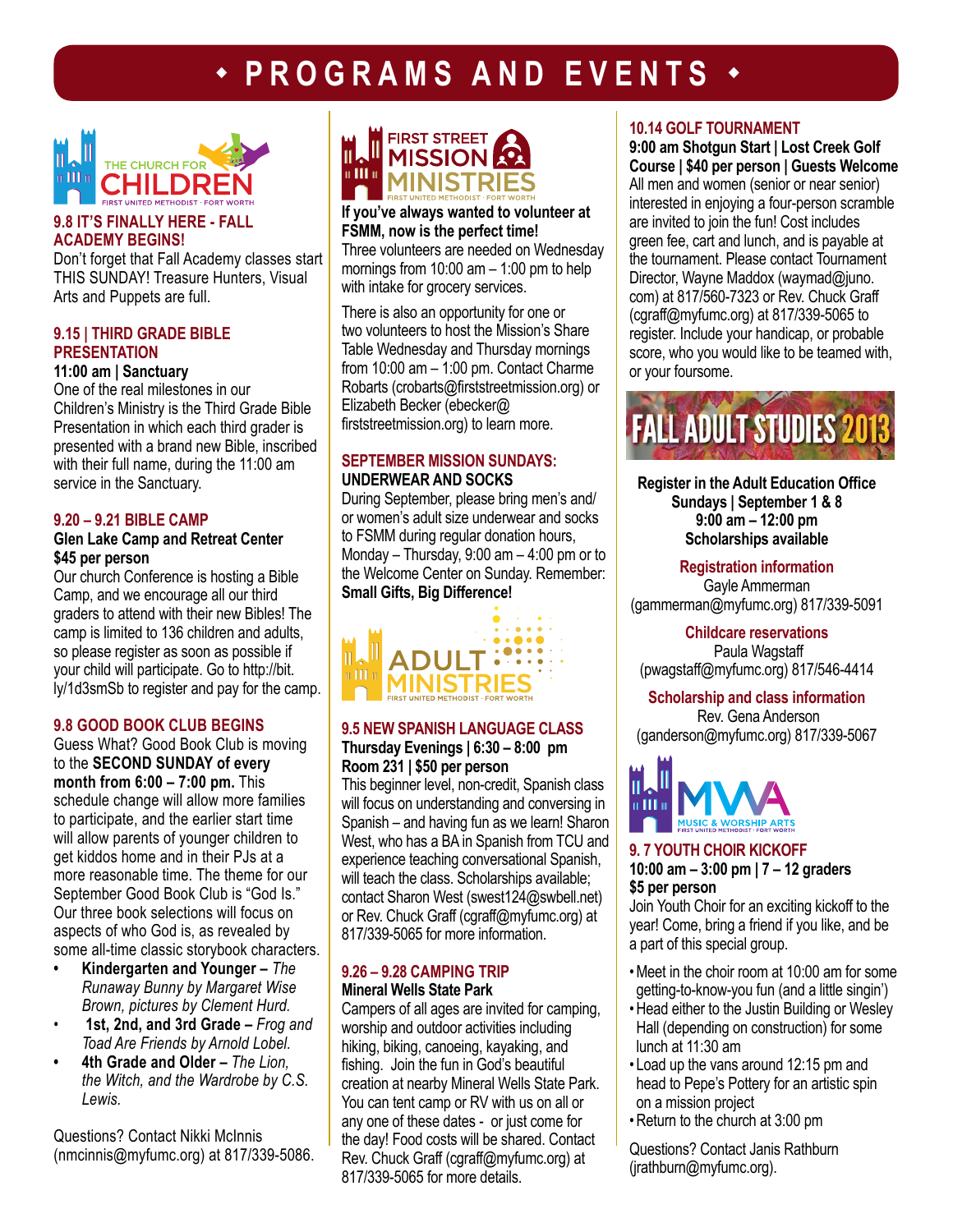### **+ PROGRAMS AND EVENTS**



#### **9.8 CONFIRMATION BEGINS 9:30 am | 2nd Floor | Justin Youth Building | Current 6th graders Led by Dr. Mike Marshall**

This class will meet every Sunday and culminate on Sunday evening, May 18, 2014, with the Service of Confirmation. Questions? Contact Dr. Mike Marshall (mmarshall@myfumc.org) at 817/339-2409.

#### **9.8 KICKOFF**

#### **5:30 pm | Justin Youth Building**

We're kicking off a new school year and a whole new Sunday night schedule! Join us for dinner, worship and some big fun in the Justin after choir rehearsal!

#### **9.20 – 9.22 MIDDLE SCHOOL RETREAT Lyle Lodge | Cost: \$25**

All current  $7 - 8$ th graders are invited to join us for a weekend out at the lake for some fun, relaxation and worship. Register by September 15. Contact Brenda (bkegans@ myfumc.org) for more information.

#### **10.19 – 10.20 HIGH SCHOOL RETREAT Lyle Lodge | Cost: \$25**

All current  $9 - 12$ th graders are invited to join us for a weekend out at the lake for some fun, relaxation and worship. Register by September 15. Contact Brenda Kegans for more information.



#### **9.29 ROOTS OF CHANGE BEGINS Register by 9.22**

**Foundation Building | Room 274** If you are ready to experience some intense, personal, life-changing growth don't miss the opportunity to be a part of Roots of Change.

This free class is designed to expose how patterns in our emotions impact how we work, think, pray and love. Donations are accepted to continue this ministry.

Choose any of these weekly meeting times:

**Sunday | 9:00 – 11:00 am** Led by Sharon West **Sunday | 12:30 – 2:30 pm**  Potluck Lunch Each Week Led by Charles Gaby **Wednesday | 6:00 – 8:00 pm**  Potluck Dinner Each Week Led by Peter Canning

To register, contact Marianne Wilson (mwilson@myfumc.org) at 817/339-5071. For more information about **Roots of Change** visit www.rootsofchange.com.

## **FAITH WORKS**

#### **10.5 FAITHWORKS**

**8:00 am | Leonard Memorial Chapel** Be a part of **FAITHWORKS**– a variety of exciting volunteer opportunities for all ages and groups! Join us as we put into practice our commitment to go out and be God's people in the world by reaching out to improve our community and strengthen our church.

The day will begin with a communion service in the Leonard Memorial Chapel at 8:30. After the service, we will focus our efforts on the following projects:

- **• Stop Hunger Now**
- **• The Paint Project**
- **• The World Communion Project**
- **• The Gardening Project**
- **• Mystery Teams**

For detailed information on each of these projects, contact Caren Walker (carenwalk@aol.com) at 817/688-8195 or Marianne Wells (hpwmtw@charter.net) at 817/266-1123.

## **UNITED METHODIST INFORMATION CLASS** Sunday Mornings | Oct. 20 – Nov. 10 | 9:45 – 10:45 am **International School Class**

**Guests, new members, and all interested in meeting new people and learning more about our denomination and our church are welcome to join us for any or all of these informative sessions.** 

> *There is no cost for the materials or sessions.*

Questions? Please contact Rev. Chuck Graff (cgraff@myfumc. org) 817/339-5065 or Dr. Lamar Smith (lsmith@myfumc.org) at 817/339-3886.



**October 20** *"John Wesley and Methodist Beginnings"* Leader: Dr. Gil Ferrell *Former Seminary Professor and Wesley Scholar*



**\*November 3** *"The Rich Heritage of FUMC Fort Worth"* Leader: Barry Hudson *Chair, Communications Committee \*This Sunday marks the beginning of Daylight Savings Time*



**October 27** *"What Do United Methodists Believe?"* Leader: Dr. Lamar Smith *Associate Pastor* 

**Room 230 |** *Hosted by the Journey Sunday School Class*



**November 10**  *"There Is a Place For You to Love God, Serve People, Transform Lives!"* Leaders: Carolyn Stephens, *Lay Ministry Chair; & other lay leaders This session includes a facility tour and will last until noon.*